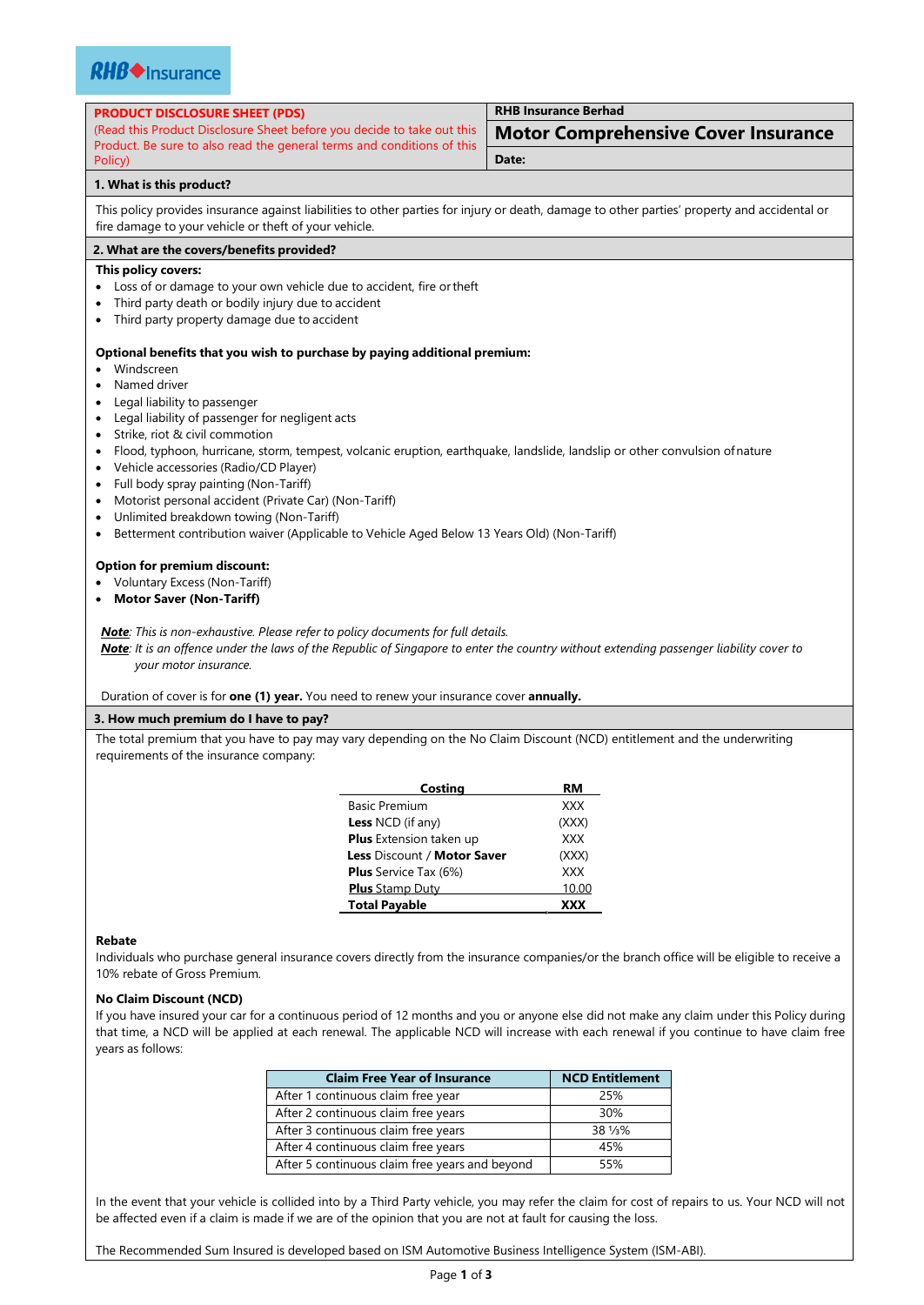# **Voluntary Excess (Non-tariff)**

Voluntary Excess is an optional endorsement to Private Car comprehensive policy which applies to own damage claims only. The final discount on basic premium after less NCD for each Voluntary Excess is as follows: -

| <b>Voluntary Excess</b><br>(% Sum Insured) | <b>Discount on Basic</b><br><b>Premium after less NCD</b> |
|--------------------------------------------|-----------------------------------------------------------|
| 1%                                         | 3%                                                        |
| 2%                                         | 6%                                                        |
| 3%                                         | 9%                                                        |
| 4%                                         | 12%                                                       |
| 5%                                         | 15%                                                       |
| 6%                                         | 18%                                                       |
| 7%                                         | 21%                                                       |
| 8%                                         | 24%                                                       |
| 9%                                         | 27%                                                       |
| 10%                                        | 30%                                                       |

|    | 4. What are the fees and charges that I have to pay? |                                          |  |
|----|------------------------------------------------------|------------------------------------------|--|
|    | Type                                                 | Amount                                   |  |
| a) | Commission                                           | 10% of premium will be paid to the Agent |  |
| b) | Service Tax                                          | 6%                                       |  |
|    | Stamp Duty                                           | <b>RM10</b>                              |  |
|    |                                                      |                                          |  |

## **5. What are some of the key terms and conditions that I should be aware of?**

**a) Importance of Disclosure (Statement Pursuant to Schedule 9 of the Financial Services Act2013)** 

Pursuant to Paragraph 5 of Schedule 9 of the Financial Services Act 2013, if you are applying for this Insurance wholly for purposes unrelated to your trade, business or profession, you have a duty to take reasonable care not to make a misrepresentation in answering the questions in the Proposal Form (or when you apply for this insurance). You must answer the questions fully and accurately. Failure to take reasonable care in answering the questions may result in avoidance of your contract of insurance, refusal or reduction of your claim(s), change of terms or termination of your contract of insurance.

The above duty of disclosure shall continue until the time your contract of insurance is entered into, varied or renewed with us. In addition to answering the questions in the Proposal Form (or when you apply for this insurance), you are required to disclose any other matter that you know to be relevant to our decision in accepting the risks and determining the rates and terms to be applied. You also have a duty to tell us immediately if at any time after your contract of insurance has been entered into, varied or renewed with us any of the information given in the Proposal Form (or when you applied for this insurance) is inaccurate or has changed.

#### **b) Cash Before Cover (CBC)**

It is hereby declared and agreed that it is a fundamental and absolute special condition of this contract of insurance the premium due must be paid and received by us before cover commences.

#### **c) Adequate Sum Insured**

You must ensure that your vehicle is insured at an appropriate amount. This is to ensure that you are adequately indemnified in the event of claim.

#### **d) Excess All Claims – (Comprehensive Cover Only)**

This is the amount that you are responsible to pay on each and every claim payable under Section A of this policy, in addition to any other excess that may be applicable. This amount is specified in the schedule of policy.

#### **e) Compulsory Excess**

This is the amount that you are responsible to pay on each and every claim payable under Section A of this policy, in addition to the Excess All Claims amount stated in the schedule if your vehicle is being driven by the following persons authorized by you: -

- Any person under the age of 21 years
- Any person who is the holder of a provisional (L) drivinglicense
- Any person who is the holder of full driving license of less than 2 years
- Any person not named in the schedule.

As an example, if we assess the claim payable to be **RM10,000** but your policy carries an excess of RM500, you will have to bear the first **RM500** yourself and we will pay the balance of **RM9,500**. However, if the driver is below 21 years old, you have to bear an additional excess of RM400. Using the same example, you now have to bear RM900 (i.e. RM500 + RM400) and we will pay RM9,100. You may choose to take a voluntary excess in addition to any standard or compulsory excess that may apply.

This excess of RM400 is not applicable to loss or damage caused by fire, explosion, lightning, burglary, house breaking or theft.

# **f) Geographical Area**

Malaysia, Singapore and Brunei.

**g) Policy Issuance**

The Policy Contract will be delivered to you within 30 working days from the date of application approved.

## **h) Importance of Keeping the Official Receipt**

After the premium has been paid, please make sure you have been given an Official Receipt as a proof of payment. You are strongly advised to keep the Official Receipt for any future references.

#### **i) Approved Repairer of Your Car**

In the event of accident, you may send your car to the following repairers for your claim:

- Our approved repairers;
- A repairer approved by PIAM under PARS; or
- Any repairer of your choice with our special permission

*Note: This is non-exhaustive. Please refer to policy documents for full details.*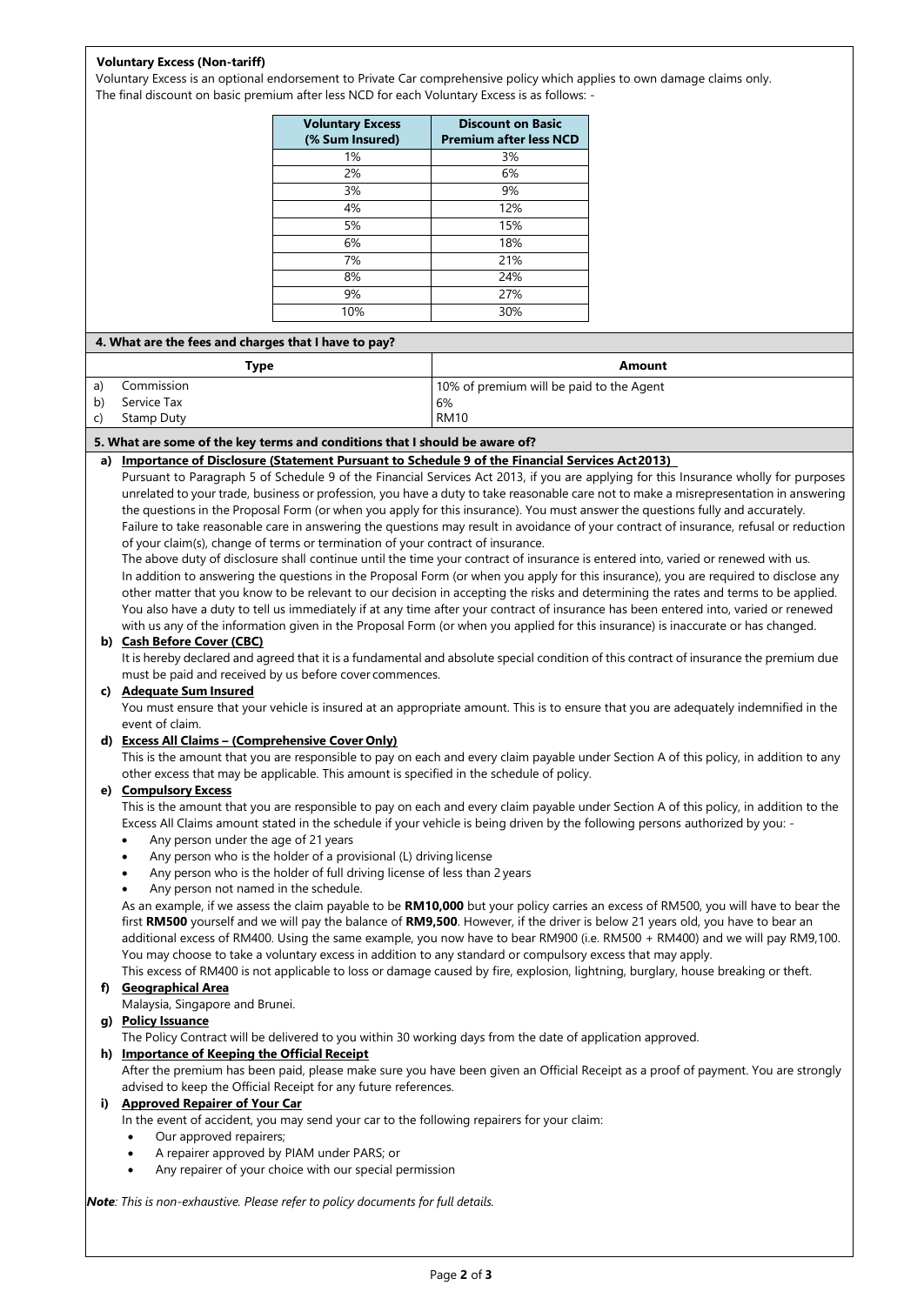#### **This policy does not cover certain losses, such as:**

- 1. Your own death or bodily injury due to a motor accident;
- 2. Your liability against claims from passengers in your vehicle; and
- 3. Loss, damage or liability arising from an act of nature, i.e. flood, storm or landslide.

*Note: This is non-exhaustive. Please refer to policy documents for full details.*

## **7. Can I cancel my policy?**

You may cancel your policy at any time by giving written notice to the insurance company. In case of cancellation requested by You, you are entitled to a refund of the premium based on short-period rates. No refund of premium for any cancellation of policy if premium is charged on minimum premium of RM53 (inclusive of 6% service tax).

**8. What do I need to do if there are changes to my contact details?**

It is important that you inform us of any change in your contact details to ensure that all correspondences reach you in a timely manner.

# **9. Where can I get further information?**

Should you require additional information about motor Insurance, please refer to the *insuranceinfo* booklet on 'Motor Insurance', available at all our branches or you can obtain a copy from the insurance agent or visi[t www.insuranceinfo.com.my](http://www.insuranceinfo.com.my/)

If you have any enquiries, please contact us at:

RHB INSURANCE BHD (38000-U) is registered under the Financial Services Act 2013 and regulated by Bank Negara Malaysia.

Level 12B, West Wing, The Icon, No 1, Jalan 1/68F, Jalan Tun Razak,

55000 Kuala Lumpur.

Tel.: 1300-220-007; Fax.: 03-2163 7277

Website : [www.rhbgroup.com/insurance](http://www.rhbgroup.com/insurance)

**10. Other types of motor insurance cover available**

Please ask your insurer / intermediary for other types of plans offered by the insurer.

**IMPORTANT NOTICE:**

**YOU MUST ENSURE THAT YOUR VEHICLE IS INSURED AT THE APPROPRIATE AMOUNT AS IT WILL AFFECT THE AMOUNT YOU CAN CLAIM. IN THE EVENT OF AN ACCIDENT, YOU ARE ADVISED TO DEAL WITH APPROVED WORKSHOPS. IF YOU HAVE A COMPREHENSIVE COVER AND YOU ARE NOT AT FAULT, YOU ARE ADVISED TO SUBMIT YOUR CLAIM TO YOUR INSURANCE COMPANY. YOU SHOULD READ AND UNDERSTAND THE INSURANCE POLICY AND DISCUSS WITH THE AGENT OR CONTACT THE INSURANCE COMPANY.**

*The information provided in this disclosure sheet is valid as at 22/11/2021*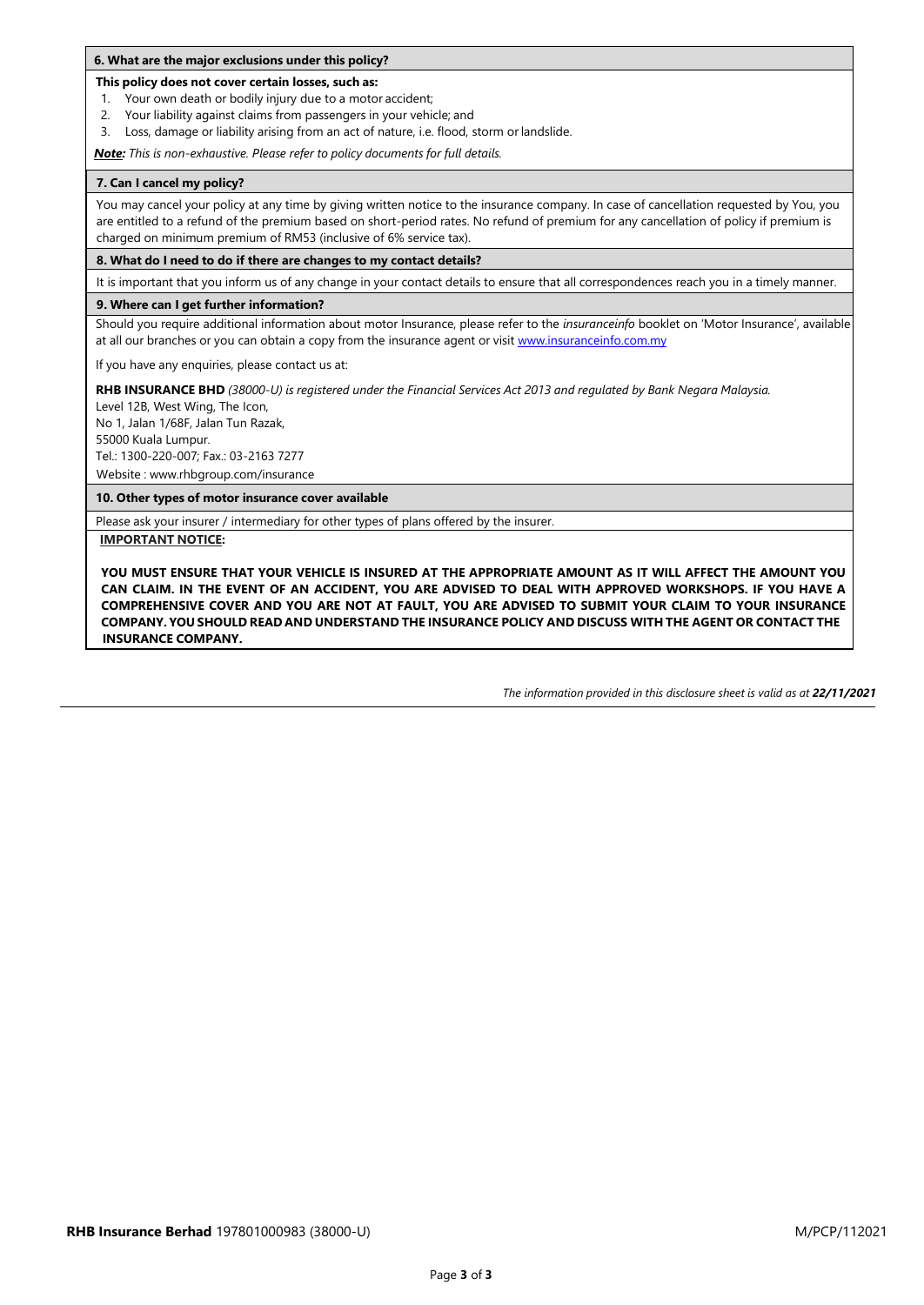| <b>LAMPIRAN PENERANGAN PRODUK (PDS)</b>                                                                                | <b>RHB Insurance Berhad</b>                                                                                                               |  |
|------------------------------------------------------------------------------------------------------------------------|-------------------------------------------------------------------------------------------------------------------------------------------|--|
| (Sila baca Lampiran Penerangan Produk ini sebelum anda<br>membuat keputusan membeli produk ini, Pastikan anda juga     | <b>Insurans Perlindungan Motor Komprehensif</b>                                                                                           |  |
| membaca terma terma dan syarat-syarat Polisi ini)                                                                      | Tarikh:                                                                                                                                   |  |
| 1. Apakah produk ini?                                                                                                  |                                                                                                                                           |  |
|                                                                                                                        | Polisi ini menyediakan insurans terhadap liabiliti kepada pihak lain bagi kecederaan atau kematian, kerosakan kepada harta pihak lain dan |  |
| kemalangan atau kebakaran kepada kenderaan anda atau kecurian kenderaan anda.                                          |                                                                                                                                           |  |
| 2. Apakah perlindungan yang diberi / manfaat yang disediakan?                                                          |                                                                                                                                           |  |
| Polisi ini memberi perlindungan terhadap:                                                                              |                                                                                                                                           |  |
| Kehilangan atau kerosakan kereta anda sendiri disebabkan oleh kemalangan, kebakaran atau kecurian                      |                                                                                                                                           |  |
| Kematian atau kecederaan tubuh badan pihak ketiga akibat kemalangan<br>$\bullet$                                       |                                                                                                                                           |  |
| Kemusnahan harta benda pihak ketiga akibat kemalangan<br>$\bullet$                                                     |                                                                                                                                           |  |
|                                                                                                                        |                                                                                                                                           |  |
| Manfaat pilihan yang ingin anda inginkan dengan membayar premium tambahan:                                             |                                                                                                                                           |  |
| Kerosakan cermin kenderaan                                                                                             |                                                                                                                                           |  |
| Pemandu yang dinamakan<br>٠                                                                                            |                                                                                                                                           |  |
| Liabiliti daripada segi undang-undang kepada penumpang<br>$\bullet$                                                    |                                                                                                                                           |  |
| Liabiliti penumpang di sisi undang-undang kerana perbuatan cuai<br>$\bullet$                                           |                                                                                                                                           |  |
| Mogok, rusuhan dan kekecohan awam<br>٠                                                                                 |                                                                                                                                           |  |
| $\bullet$                                                                                                              | Banjir, taufan, hurikan, ribut kencang, letusan gunung berapi, gempa bumi, tanah runtuh, gelinciran tanah, penurunan atau                 |  |
| penenggelaman tanah atau gegaran semulajadi                                                                            |                                                                                                                                           |  |
| Aksesori kenderaan (radio/pemain cakera padat)<br>$\bullet$                                                            |                                                                                                                                           |  |
| Cat semburan penuh keseluruhan (Bukan-Tarif)<br>$\bullet$                                                              |                                                                                                                                           |  |
| Kemalangan diri pemandu dan penumpang (Kereta Persendirian) (Bukan-Tarif)<br>٠                                         |                                                                                                                                           |  |
| Tundaan kerosakan tanpa had (Bukan-Tarif)                                                                              |                                                                                                                                           |  |
| Pengecualian sumbangan penambahbaikan (diguna pakai hanya bagi kenderaan di bawah 13 tahun) (Bukan-Tarif)<br>$\bullet$ |                                                                                                                                           |  |
| Pilihan untuk diskaun premium:                                                                                         |                                                                                                                                           |  |
| Ekses Sukarela (Bukan-Tarif)                                                                                           |                                                                                                                                           |  |
| <b>Motor Jimat (Bukan-Tarif)</b><br>٠                                                                                  |                                                                                                                                           |  |
|                                                                                                                        |                                                                                                                                           |  |
|                                                                                                                        |                                                                                                                                           |  |
| Nota: Ini adalah tidak menyeluruh. Sila rujuk kepada polisi dokumen untuk keterangan lanjut.                           | Nota: Adalah menjadi satu kesalahan di bawah undang-undang Republik Singapura untuk memasuki negaranya tanpa mempunyai                    |  |
| perlindungan liabiliti kepada insurans motor anda.                                                                     |                                                                                                                                           |  |
|                                                                                                                        |                                                                                                                                           |  |
|                                                                                                                        | Tempoh perlindungan adalah untuk satu (1) tahun. Anda dikehendaki untuk memperbaharui perlindungan insurans secara tahunan.               |  |
| 3. Berapakah jumlah premium yang perlu dibayar?                                                                        |                                                                                                                                           |  |
|                                                                                                                        | Jumlah kadar premium yang harus anda bayar mungkin berbeza bergantung kepada kelayakan Diskaun Tanpa Tuntutan (NCD) dan                   |  |
| keperluan penaja jaminan syarikat insurans:                                                                            |                                                                                                                                           |  |
|                                                                                                                        | Pengiraan<br><b>RM</b>                                                                                                                    |  |
| Premium Asas                                                                                                           | <b>XXX</b>                                                                                                                                |  |
| Tolak NCD (jika ada)                                                                                                   | (XXX)                                                                                                                                     |  |
| Tambah Perlindungan yang diambil                                                                                       | XXX                                                                                                                                       |  |
| Tolak Diskaun / Motor Jimat                                                                                            | (XXX)                                                                                                                                     |  |
| Tambah Cukai Perkhidmatan (6%)                                                                                         | <b>XXX</b>                                                                                                                                |  |
| Tambah Duti Setem                                                                                                      | 10.00                                                                                                                                     |  |
| Jumlah perlu dibayar                                                                                                   | <b>XXX</b>                                                                                                                                |  |
| Rebat                                                                                                                  |                                                                                                                                           |  |

Individu yang membeli perlindungan insurans am secara langsung daripada syarikat insurans / pejabat cawangan akan layak mendapat rebat 10% daripada Premium Kasar.

# **Diskaun Tanpa Tuntutan (NCD)**

Jika anda telah menginsuranskan Kereta anda selama 12 bulan secara berterusan dan anda atau sesiapa yang lain tidak membuat apa-apa tuntutan terhadap Polisi ini dalam tempoh tersebut, suatu Diskaun Tanpa Tuntutan (*NCD*) akan diberikan setiap kali Polisi diperbaharui. Diskaun Tanpa Tuntutan ini akan meningkat setiap tahun Polisi diperbaharui selagi anda terus tidak membuat tuntutan mengikut peratusan berikut:

| Insurans bebas tuntutan mengikut tahun    | <b>Kelayakan Diskaun</b><br><b>Tanpa Tuntutan</b> |
|-------------------------------------------|---------------------------------------------------|
| Selepas 1 tahun berterusan tanpa tuntutan | 25%                                               |
| Selepas 2 tahun berterusan tanpa tuntutan | 30%                                               |
| Selepas 3 tahun berterusan tanpa tuntutan | 38 1/3%                                           |
| Selepas 4 tahun berterusan tanpa tuntutan | 45%                                               |
| Selepas 5 tahun berterusan tanpa tuntutan | 55%                                               |
| dan seterusnya.                           |                                                   |

Sekiranya berlaku perlanggaran yang diakibatkan oleh kenderaan anda pada kenderaan Pihak Ketiga, anda boleh merujuk kepada kami berkenaan tuntutan terhadap kos membaikpulih. Diskaun Tanpa Tuntutan anda tidak akan terjejas walaupun tuntutan dibuat jika kami berpendapat bahawa anda tidak bersalah menyebabkan kerugian tersebut.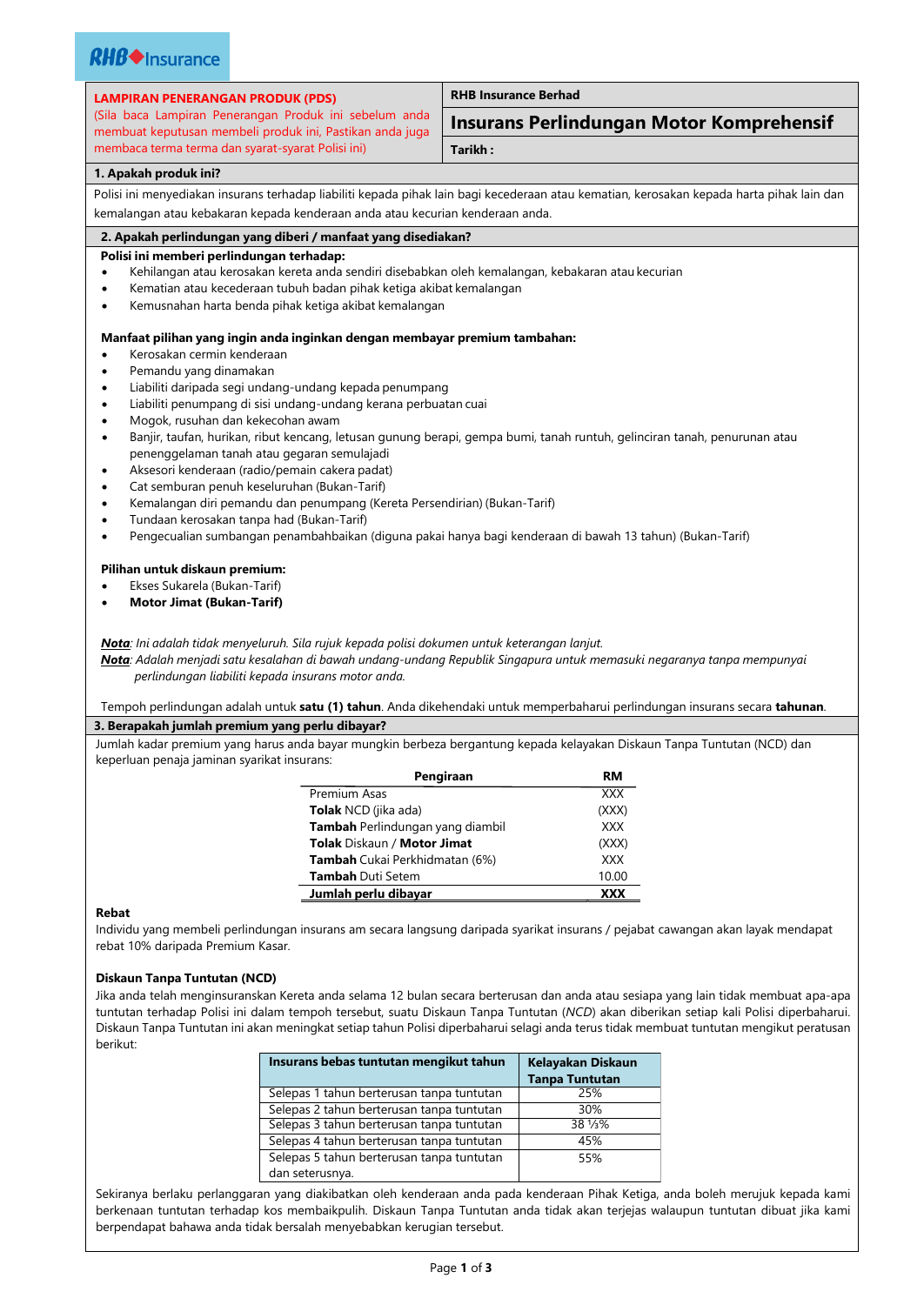Cadangan Jumlah Diinsuranskan dijana berdasarkan ISM Automotive Business Intelligence System (ISM-ABI).

#### **Ekses Sukarela (Bukan-Tarif)**

Ekses Sukarela adalah pilihan untuk insurans perlindungan motor komprehensif untuk kerosakan sendiri sahaja. Diskaun adalah pada premium asas selepas tolak NCD untuk ekses sukarela adalah seperti berikut: -

| <b>Ekses Sukarela</b><br>(% Jumlah Diinsuranskan) | Diskaun pada Premium<br><b>Asas selepas tolak NCD</b> |
|---------------------------------------------------|-------------------------------------------------------|
| 1%                                                | 3%                                                    |
| 2%                                                | 6%                                                    |
| 3%                                                | 9%                                                    |
| 4%                                                | 12%                                                   |
| 5%                                                | 15%                                                   |
| 6%                                                | 18%                                                   |
| 7%                                                | 21%                                                   |
| 8%                                                | 24%                                                   |
| 9%                                                | 27%                                                   |
| 10%                                               | 30%                                                   |

# **4. Apakah bentuk bayaran yang dikenakan dan yang perlu dibayar?**

|    | Jenis              | Jumlah                                        |
|----|--------------------|-----------------------------------------------|
| a) | Komisen (jika ada) | 10% daripada premium akan dibayar kepada Ejen |
| b) | Cukai Perkhidmatan | 6%                                            |
|    | Duti Setem         | <b>RM10</b>                                   |
|    |                    |                                               |

#### **5. Apakah terma-terma penting dan syarat-syarat yang Saya perlu tahu?**

#### **a) Kepentingan Pendedahan Maklumat (Kenyataan Menurut Jadual 9, Akta Perkhidmatan Kewangan2013)**

Menurut Perenggan 5 daripada Jadual 9 Akta Perkhidmatan Kewangan 2013, jika anda memohon Insurans ini sepenuhnya untuk tujuan yang tidak berkaitan perdagangan, perniagaan atau profesion anda, anda mempunyai kewajipan untuk mengambil langkah yang munasabah untuk tidak salah nyata dalam menjawab soalan-soalan di dalam Borang Cadangan (atau semasa memohon insurans ini). Anda dikehendaki menjawab soalan-soalan dalam Borang Cadangan ini dengan lengkap dan tepat.

Kegagalan untuk mengambil langkah yang munasabah dalam menjawab soalan-soalan, mungkin mengakibatkan pembatalan kontrak insurans anda, keengganan atau pengurangan gantirugi, perubahan terma atau penamatan kontrak insurans anda.

Kewajipan pendedahan diatas hendaklah diteruskan sehingga kontrak insurans anda dimeterai, diubah atau diperbaharui dengan kami.

Sebagai tambahan kepada soalan-soalan di dalam Borang Cadangan (atau semasa memohon insurans ini), anda dikehendaki untuk mendedahkan apa-apa perkara lain yang anda tahu akan mempengaruhi keputusan kami dalam menerima risiko dan menentukan kadar dan terma yang dikenakan.

Anda juga mempunyai kewajipan untuk memberitahu kami dengan serta-merta jika pada bila-bila masa selepas kontrak insurans anda ditandatangani, diubah atau diperbaharui dengan kami (atau semasa permohonan insurans ini), apa-apa maklumat yang dinyatakan dalam Borang Cadangan tidak tepat atau sudah berubah.

## **b) Tunai Sebelum Perlindungan (CBC)**

Adalah menjadi perkara asas dan memang menjadi syarat istimewa untuk kontrak insurans ini bahawa premium yang perlu dibayar mesti dibayar dan diterima oleh pihak kami sebelum perlindungan bermula.

**c) Jumlah Diinsuranskan Mencukupi** Anda mesti memastikan bahawa kenderaan anda diinsuranskan pada jumlah yang mencukupi. Ini adalah untuk memastikan anda mendapat jumlah perlindungan yang mencukupi jika berlakunya tuntutan.

# **d) Lebihan Semua Tuntutan – (Perlindungan Komprehensif Sahaja)**

Ini adalah jumlah yang dipertanggungjawabkan ke atas anda untuk membayar setiap tuntutan dibawah Seksyen A di dalam polisi, dan ia adalah tambahan kepada lebihan lain yang boleh diterima pakai. Jumlah ini ada dinyatakan di dalam jadual polisi.

#### **e) Lebihan Wajib**

Ini adalah jumlah yang dipertanggungjawabkan ke atas anda untuk membayar setiap tuntutan dibawah Seksyen A di dalam polisi, dan ia adalah tambahan kepada lebihan semua tuntutan yang dinyatakan di dalam jadual jika kenderaan anda dipandu oleh individu yang diberi kuasa oleh anda seperti berikut: -

- Mana-mana individu dibawah umur 21 tahun
- Mana-mana individu yang merupakan pemegang lesen memandu Latihan (L)
- Mana-mana individu yang merupakan pemegang lesen memandu Penuh yang kurang daripada 2 tahun
- Mana-mana individu yang tidak dinamakan di dalam jadual

Contohnya, jika tuntutan yang harus kami bayar sebanyak **RM10,000** tetapi polisi anda mengenakan Ekses sebanyak RM500, anda terpaksa menanggung sendiri **RM500** yang pertama dan kami akan membayar baki **RM9,500**. Tetapi jika pemandu berkenaan di bawah umur 21 tahun, maka anda mesti menanggung ekses tambahan sebanyak RM400. Dengan menggunakan contoh yang sama, anda sekarang terpaksa menanggung RM900 (iaitu RM500 + RM400) dan kami akan membayar RM9,100.

Anda boleh memilih untuk mengambil ekses sukarela sebagai tambahan kepada apa-apa ekses standard atau ekses wajib yang dikenakan. Ekses RM400 tidak akan dikenakan jike kerugian atau kerosakan yang dialami adalah akibat kebakaran, letupan, disambar kilat, pecah masuk, pecah rumah atau kecurian.

# **f) Kawasan Geografi**

Malaysia, Singapura dan Brunei

#### **g) Penghantaran Polisi**

Kontrak Polisi akan dihantar kepada anda dalam masa 30 hari dari tarikh permohonan diluluskan.

**h) Kepentingan Menyimpan Resit Rasmi**

Selepas premium dibayar, sila pastikan anda diberi Resit Rasmi sebagai bukti pembayaran. Anda dinasihatkan untuk menyimpan Resit Rasmi sebagai rujukan pada masa akan datang.